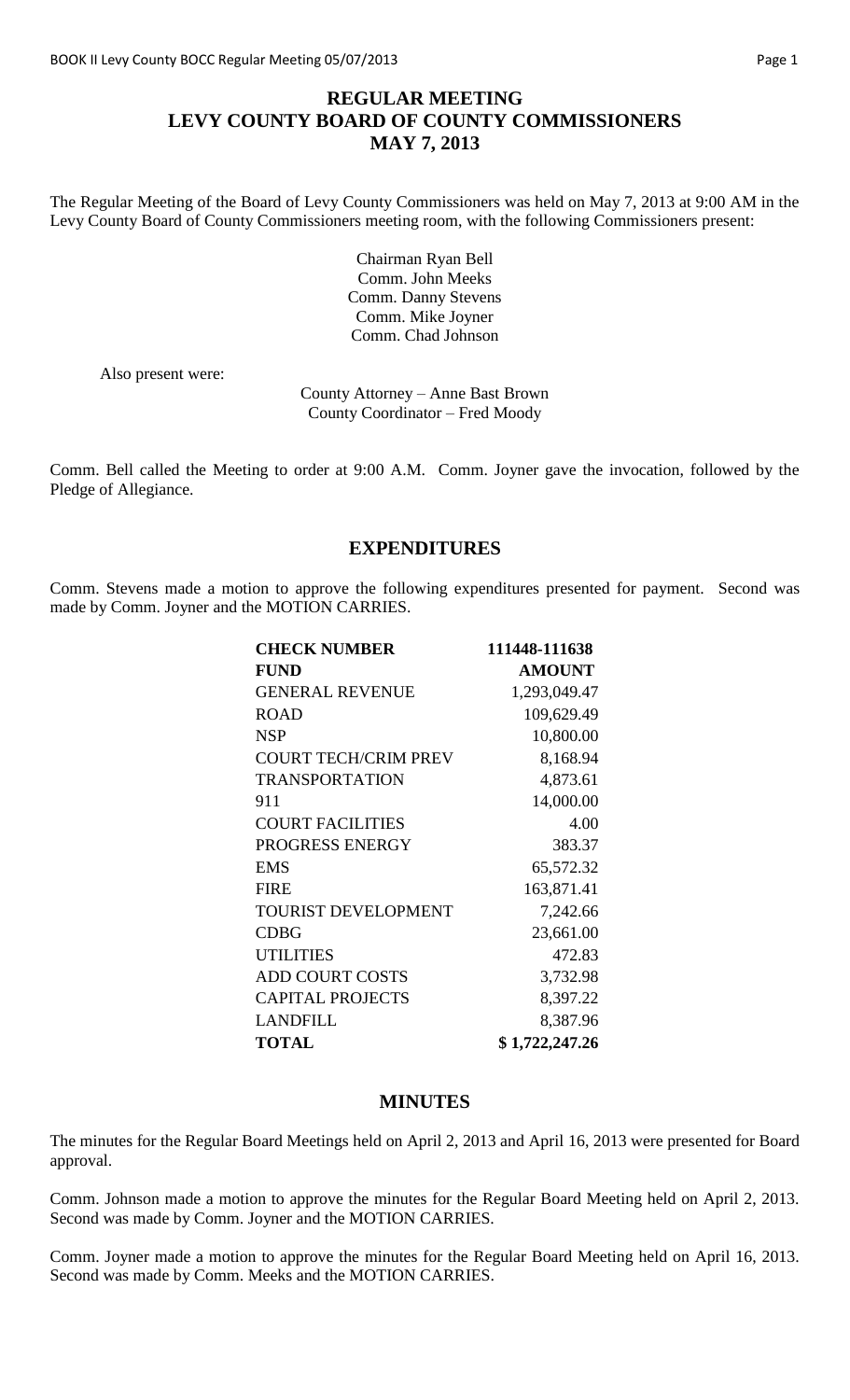# **PUBLIC COMMENTS**

Richard Gilson, a resident of Cedar Key, gave a power-point presentation to the Board regarding the permissibility, advantages, and long-term economy of using natural barriers versus fencing at the George T. Lewis Airport to prevent access to the Air Operations Area.

Kristen Coconis also spoke to the Board encouraging them to consider a natural barrier instead of fencing at the airport.

Carol McQueen announced to everyone this week is "National Travel and Tourism Week", May 4<sup>th</sup> through May 12<sup>th</sup>. The Levy County Visitor's Bureau has a trade booth set up in the lobby with information about things to do and places to visit in Levy County as well as refreshments from 9:00 A.M. to 12:00 P.M.

# **DEPARTMENT REPORTS**

## **COUNTY COORDINATOR**

Fred Moody

A. Recommendation to ratify as the initial contact for the Development of the Council Comprehensive Plan. (Pot #2)

Mr. Moody requested Board approval to ratify as the initial contact for the development of the Council Comprehensive Plan, Pot #2 of the RESTORE Act.

Comm. Stevens made a motion to ratify the designation of Mr. Moody as the initial contact for the Development of the Comprehensive Plan as requested. Second was made by Comm. Joyner and the MOTION CARRIES.

B. Request approval of Supplemental Agreement for Project #21721629401 for the construction of Erosion Control and Stabilization 5.

Mr. Moody requested Board approval of Resolution 2013-22 approving a Supplemental Agreement for Project #21721629401 for the construction of Erosion Control and Stabilization for Runway 5. A project description is being added for the construction of the erosion control and stabilization for Runway 5. This project is funded 100% by the Rural Economic Development Initiative (REDI Program).

Comm. Stevens made a motion to approve Resolution 2013-22 approving the Supplemental Agreement for Project #21721629401 as requested. Second was made by Comm. Joyner and the MOTION CARRIES.

C. Presentation of the ratification of the Collective Bargaining Agreement between Levy County Professional Paramedics and Emergency Medical Technicians IAFF Local #4069 and Levy County Board of County Commissioners.

Mr. Moody presented ratification of the Collective Bargaining Agreement between Levy County Professional Paramedics and Emergency Medical Technicians IAFF Local #4069 and Levy County Board of County Commissioners. The Collective Bargaining Agreement will increase the base pay rate for EMT's and Paramedics. It will become effective the first pay period following Ratification of the Contract by the Board through September 30, 2014. The increases are listed below:

|           | <b>Current Base Rate</b> | New Base Rate |
|-----------|--------------------------|---------------|
| EMT       | \$ 8.88                  | \$9.15        |
| Paramedic | \$10.04                  | \$11.15       |

Comm. Stevens made a motion to ratify the Collective Bargaining Agreement as presented. Second was made by Comm. Joyner and the MOTION CARRIES.

## **CENTRAL FLORIDA COMMUNITY ACTION AGENCY**

Katrina Bowers, Site Manager for Levy County

A. Presenting Proclamation 2013-21 recognizing May, 2013 as "National Community Month".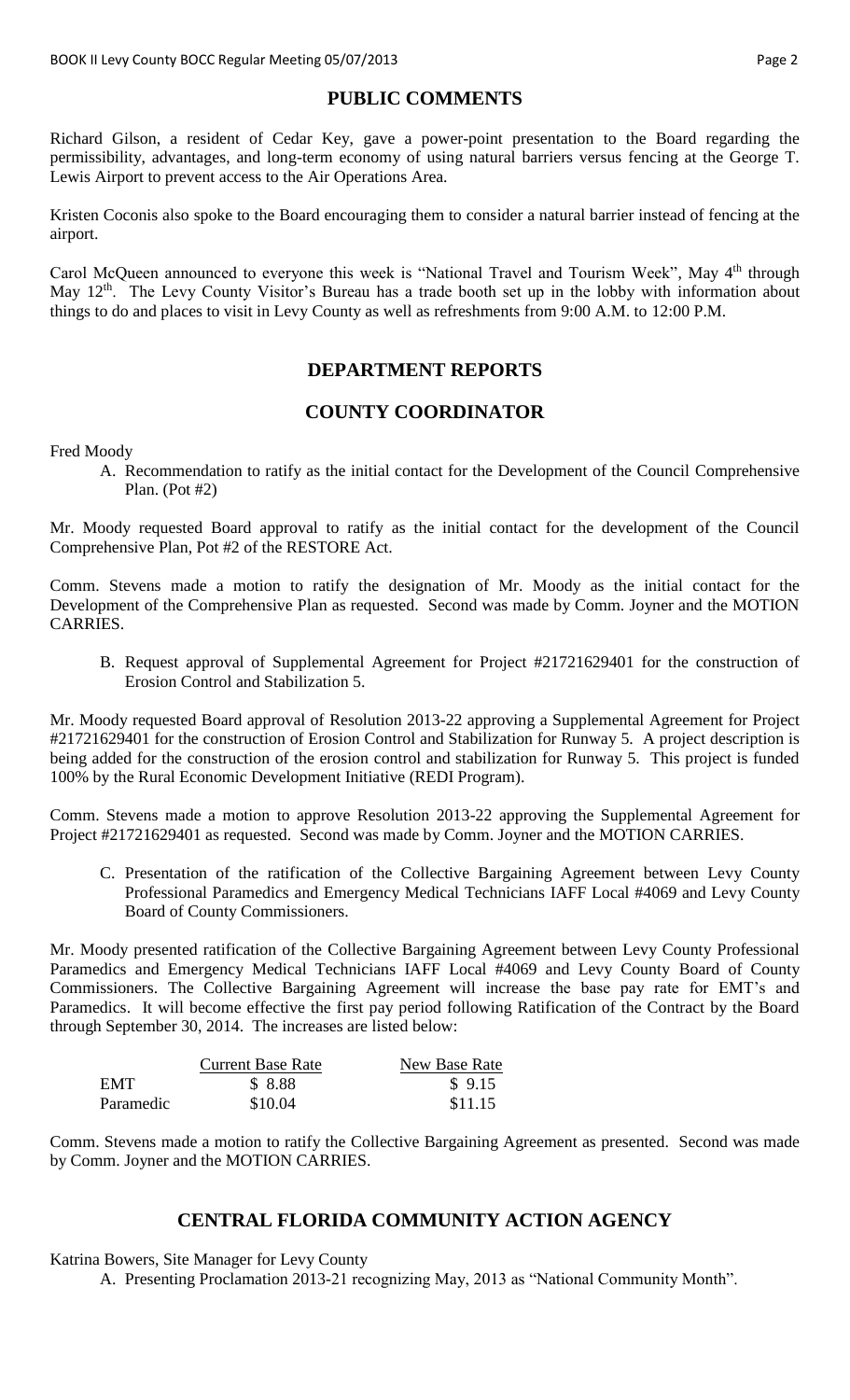Ms. Bowers requested Board approval of Proclamation 2013-21 recognizing May, 2013 as "National Community Month" and read the title into public record.

Comm. Stevens made a motion to approve Proclamation 2013-21 as requested. Second was made by Comm. Johnson and the MOTION CARRIES.

B. Requesting approval to appoint Mr. Bob Williams to represent as Levy County's Public Sector for the Central Florida Community Action Agency during the tenure of May 28, 2013 to September 30, 2013.

Comm. Bell presented the request for Ms. Bowers for Board approval to appoint Mr. Bob Williams as the Levy County Public Sector Representative for the Central Florida Community Action Agency during the tenure of May 28, 2013 to September 30, 2013.

Comm. Meeks made a motion to appoint Mr. Bob Williams as the Levy County Public Sector Representative for the Central Florida Community Action Agency as requested. Second was made by Comm. Joyner and the MOTION CARRIES.

### **ANIMAL SERVICES**

David Weatherford, Director

Request approval to accept a quote for Kennel repairs.

Mr. Weatherford requested Board approval to accept a quote for Kennel repairs. He explained the repairs were not budgeted, but he had spoken with Mrs. Rees in Finance and a budget amendment could be done to cover the cost. The quotes received and listed below reflect the cost of replacing the roof of the kennel with white metal and for any wood repair, if needed:

| Gainesville Roofing & Company, Inc. | \$5,400 |
|-------------------------------------|---------|
| <b>Advantage Roofing</b>            | \$5,771 |

The quotes listed below reflect the cost to cover the sides of the kennel with metal siding:

| • Gainesville Roofing $& Company, Inc.$ | \$2,776 |
|-----------------------------------------|---------|
| <b>Advantage Roofing</b>                | \$3,579 |

Comm. Meeks made a motion to award the bid for roof replacement and siding to Gainesville Roofing, Inc. for the total cost of \$8,176. Second was made by Comm. Stevens and the MOTION CARRIES.

#### **PLANNING**

Shenley Neely, Planning Director

A. Requesting to approve submittal to the Department of Economic Opportunity (DEO) a modification number three (3) to the Subgrant Agreement between DEO and Levy County for Grant Agreement number 12DB-Q5-05-48-01-F05, (Neighborhood Stabilization Program 3) as attached.

Ms. Neely requested Board approval to submit to the Department of Economic Opportunity (DEO) a Modification Number Three (3) to the Subgrant Agreement between DEO and Levy County for Grant Agreement number 12DB-Q5-05-48-01-F05, (Neighborhood Stabilization Program 3). The Modification reflects changes which have occurred over the course of this project which include moving funding from the Acquisition line item into the Rehabilitation line item in order for the rehabilitation phase of the project to continue and revision of the work plan to reflect new completion dates.

B. Requesting to approve Resolution 2013-11 adopting SHIP Local Housing Assistance Plan (LHAP) for submission to Florida Housing Finance Corporation, as required by Florida Statute.

Ms. Neely requested Board approval of Resolution 2013-11 adopting the SHIP Local Housing Assistance Plan (LHAP) for submission to the Florida Housing Finance Corporation, as required by Florida Statute.

Comm. Meeks made a motion to approve Resolution 2013-11 adopting the SHIP Local Housing Assistance Plan as requested. Second was made by Comm. Joyner and the MOTION CARRIES.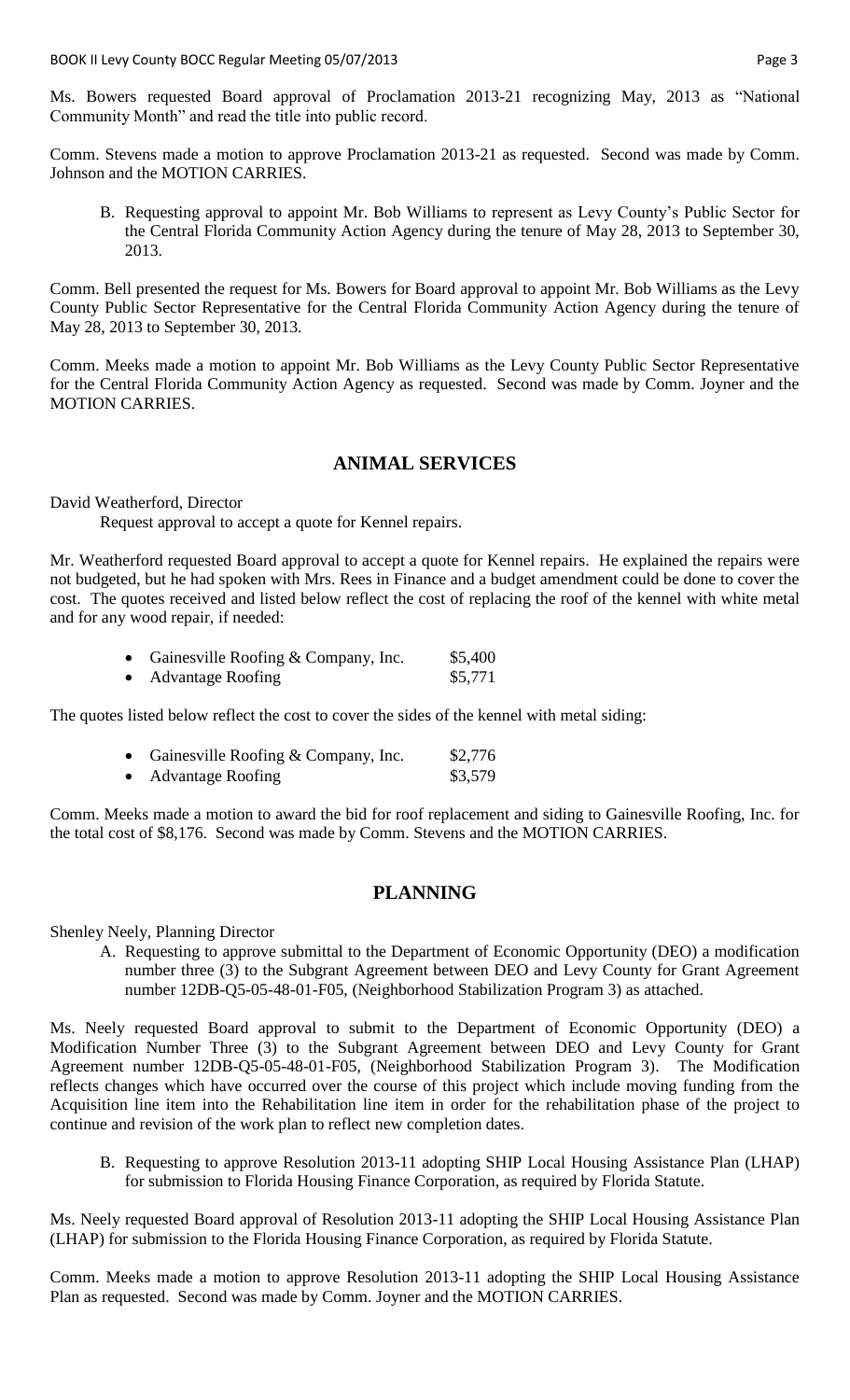C. Requesting Board approval of the "Letter of Mutual Agreement for Termination of Contract Documents" between Roberto & Deborah Tarafa (owners), Johnson & Johnson Roofing, Inc. d/b/a Certified Roofing & Construction (original contractor), and Levy County (CDBG sub-recipient).

Mr. Winters requested Board approval of the "Letter of Mutual Agreement for Termination of Contract Documents" between Roberto & Deborah Tarafa, Johnson & Johnson Roofing, Inc. d/b/a Certified Roofing & Construction, and Levy County.

Comm. Johnson made a motion to approve the "Letter of Mutual Agreement for Termination of Contract Documents" as requested. Second was made by Comm. Joyner and the MOTION CARRIES.

D. Requesting Board Approval of Fla. Homes, Inc. Realty/Construction for contractor participation in the county's current CDBG program.

Mr. Winters requested Board approval of Fla. Homes, Inc. Realty/Construction for contractor participation in the county's current CDBG program.

Comm. Johnson made a motion to approve Fla. Homes, Inc. Realty/Construction for contractor participation in the county's current CDBG program as requested. Second was made by Comm. Meeks and the MOTION CARRIES.

E. Requesting Board approval of the recommendation of award package to include any applicable waiver(s) to the county's adopted Housing Assistance Plan (HAP) & authorization to execute contract documents for the LC-02: Tarafa Project.

Mr. Winters requested Board approval of the recommendation of award package to Donle Enterprises, Inc. in the amount of \$33,450, the sole bidder for the Tarafa Project and authorization to execute contract documents. Mr. Winters also requested the Board waive the Program Rule requirement for the bid approved to be more than 15% of the estimate cost.

Comm. Johnson made a motion to approve award package to Donle Enterprises, Inc. in the amount of \$33,450 for the Tarafa Project, waiving the program rule and authorization for Jordan & Associates to execute contract documents as requested. Second was made by Comm. Meeks and the MOTION CARRIES.

## **PASSERO ASSOCIATES**

Don Ramdass, Associate Program Manager

Presentation of bids for the George T. Lewis Airport fencing and erosion control.

Mr. Ramdass presented bids for the George T. Lewis Airport to the Board for fencing and erosion control to the Board. The bids received are listed below:

| <b>Bidder</b>                       | Bid A<br>Perimeter Security Fence<br>Improvements | Bid B<br><b>Runway 5 Erosion Control</b><br>And Stabilization |
|-------------------------------------|---------------------------------------------------|---------------------------------------------------------------|
| Penrod Lumber Company               | \$104,005.87                                      | N/A                                                           |
| <b>Smith Fence Company</b>          | \$102,256                                         | N/A                                                           |
| Turnbull Environmental, Inc.        | \$94,500                                          | \$62,200                                                      |
| <b>Commercial Fence Contractors</b> | \$94,500                                          | N/A                                                           |
| <b>Anglin Construction Company</b>  | N/A                                               | \$117,218                                                     |

Mr. Ramdass stated there were two bidders which had sent submitted bids for the same amount for Bid A, Turnbull Environmental, Inc. and Commercial Fence Contractors in the amount of \$94,500. They were given the opportunity to re-submit bids and the only company to re-submit a bid was Commercial Fence Contractors in the amount of \$93,300.

Mr. Ramdass stated his recommendation for Bid A is Commercial Fence Contractors in the amount of \$93,300 and for Bid B he recommends Turnbull Environmental, Inc. in the amount of \$62,200.

Comm. Stevens made a motion to approve Commercial Fence Contractors for Bid A as recommended in the amount of \$93,300. Second was made by Comm. Johnson and the MOTION CARRIES.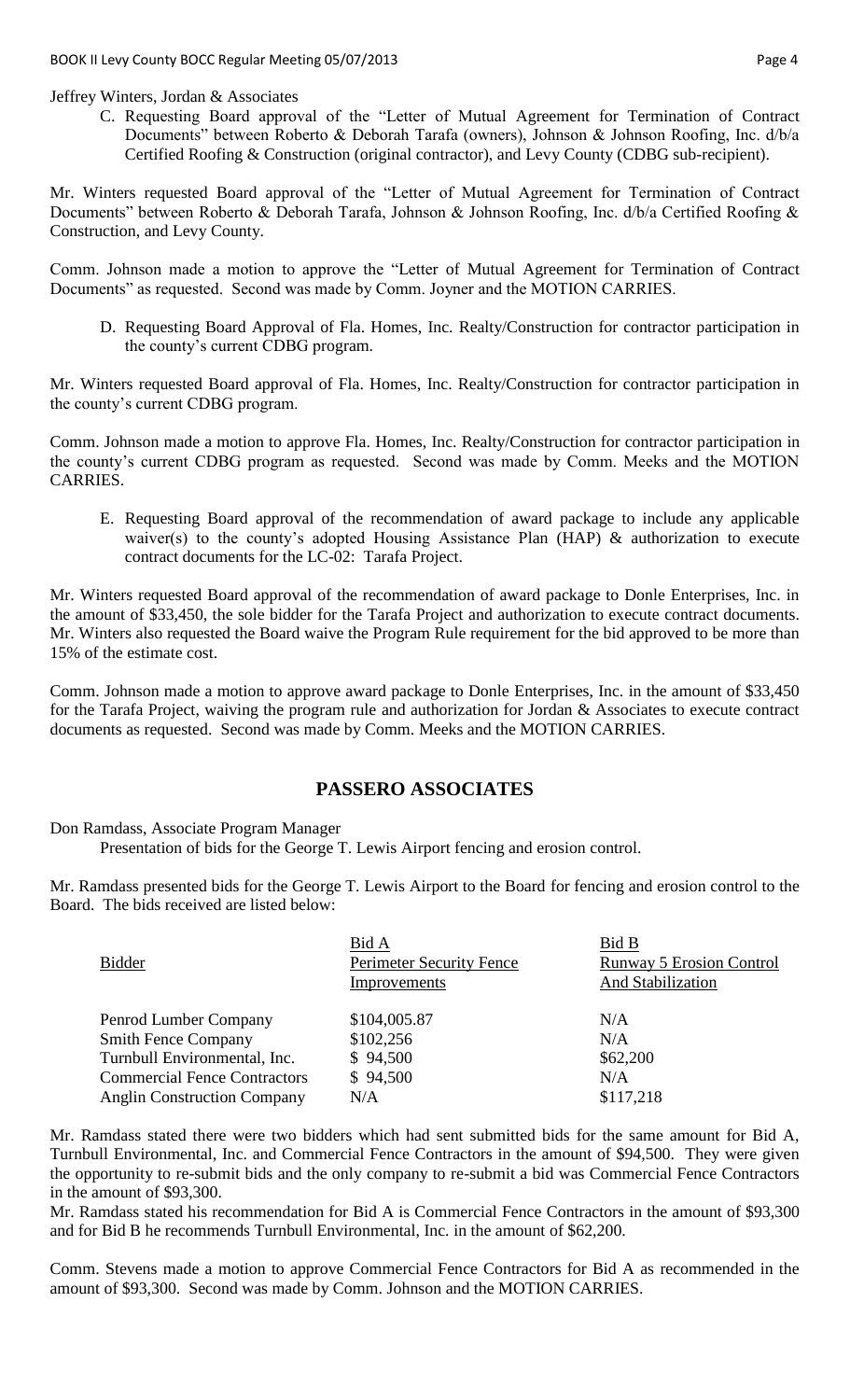Mr. Ramdass requested the Board allow Mr. Moody, with the assistance of Passero Associates, authority to request Performance Bonds and Payment Bonds as well as insurance requirements for the contract with the contractor for Legal Council review and approval as well as authorization for the Chairman to sign the contract once the documents are found to be sufficient.

Comm. Meeks made a motion to approve execution of documents upon review as requested. Second was made by Comm. Joyner and the MOTION CARRIES.

Comm. Johnson made a motion to approve Turnbull Environmental, Inc. for Bid B with the stipulation not to allow construction until the moneys are in place in the amount of \$62,200 as recommended. Second was made by Comm. Stevens and the MOTION CARRIES.

### **PUBLIC SAFETY**

David Knowles, Director

A. Requesting approval to identify the week of May 19-25, 2013 as Emergency Medical Services Week.

Mr. Knowles requested Board approval of Proclamation 2013-18 recognizing May 19-25 as Emergency Medical Services Week.

Comm. Meeks made a motion to approve Proclamation 2013-18 as requested. Second was made by Comm. Joyner and the MOTION CARRIES.

B. Requesting approval to purchase two (2) T3 Max Thermal Imaging Cameras with accessories from Hall-Mark Apparatus.

Mr. Knowles requested Board approval to purchase two (2) T3 Max thermal imaging camera with accessories from Hall-Mark Fire Apparatus, the sole source supplier of this product in Florida at a cost of \$9,415.50 each.

Comm. Meeks made a motion to approve the purchase of two (2) T3 Max thermal imaging camera as requested. Second was made by Comm. Stevens and the MOTION CARRIES.

C. Requesting approval to accept the attached Settlement Agreement with Crawford Global Technical Services for the damages caused by tower collapse on September 29, 2012.

Mr. Knowles requested Board approval of the Board to accept the Settlement Agreement with Crawford Global Technical Services for the damages caused by tower collapse on September 29, 2012. He informed the Board a new tower will be built in the same location.

Comm. Johnson made a motion to approve the Settlement Agreement with Crawford Global Technical Services as requested. Second was made by Comm. Joyner and the MOTION CARRIES.

## **ROAD DEPARTMENT**

Bruce Greenlee, Administrative Road Superintendent

A. Presenting bids on "Backhoe Loader".

Mr. Greenlee presented bids received for a new Backhoe Loader. They are as follows:

| • Trecker Tractor, Tampa FL      | \$79,250.00  |
|----------------------------------|--------------|
| • Highland Tractor, Chiefland FL | \$92,990.61  |
| $\bullet$ Flagler                | \$85,206.00  |
| • Ring Power                     | \$102,030.00 |

Mr. Greenlee recommended the Board approve the bid from Highland Tractor for the John Deere Backhoe Loader.

Comm. Joyner made a motion to approve the bid from Highland Tractor in the amount of \$92,990.61 as requested. Second was made by Comm. Stevens and the MOTION CARRIES.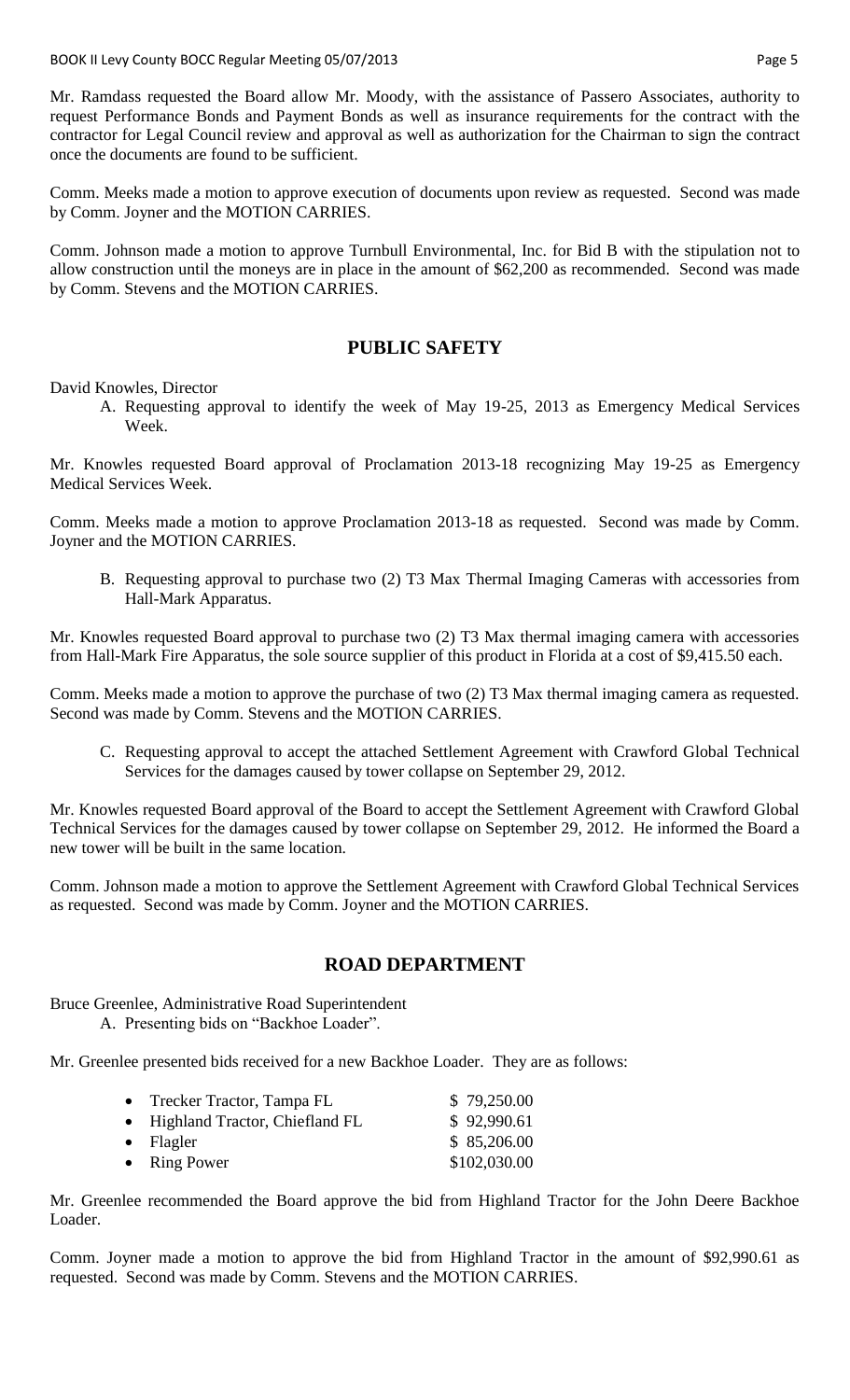BOOK II Levy County BOCC Regular Meeting 05/07/2013 **Page 6** and the state of the state of the state of the state of the state of the state of the state of the state of the state of the state of the state of the state of t

B. Presenting bids on drilling and blasting at Gulf Hammock Pit, Levy County, Florida.

Mr. Greenlee presented bids received for drilling and blasting at the Gulf Hammock Pit. There was one (1) bid received from Austin Powder Company in the amount of \$22,259.53.

Comm. Joyner made a motion to approve Austin Powder Company for drilling and blasting at the Gulf Hammock Pit in the amount of \$22,259.53. Second was made by Comm. Meeks and the MOTION CARRIES.

C. Requesting Board direction for speed bumps on NE  $30<sup>th</sup>$  Lane.

Mr. Greenlee requested Board direction regarding a request received for placement of speed bumps on NE 30<sup>th</sup> Lane.

Comm. Stevens made a motion to direct the Road Department to install speed bumps on NE 30<sup>th</sup> Lane as requested. Second was made by Comm. Meeks and the MOTION CARRIES.

### **COMMISSIONERS' REPORTS**

Comm. Johnson announced the Chiefland Baseball Team will be playing this evening in the Regional Tournament at 7:00 P.M. Comm. Johnson also commended the Sheriff's office and all other emergency personnel for their response at the Crab Fest incident.

Comm. Joyner asked Sheriff McCallum what the cost was for covering the Crab Fest this past weekend in Williston. Sheriff McCallum answered the amount was around \$9,800 and there was another \$4,000 to \$5,000 expended as a result of the incident.

Comm. Stevens announced the Williston FFA Clay Shoot Fundraiser is this Saturday at the Whitehurst Lodge. He invited all to attend and stated there will be a Bar-B-Q lunch afterwards.

Comm. Meeks announced the Bronson Baseball Team will be playing in the Regional Playoff Tournament and will be playing Melody Christian in Live Oak. Comm. Meeks thanked the Sheriff's Department and Public Safety for their work at the Crab Fest.

Comm. Meeks stated there is a North Florida Broadband meeting tomorrow in Cross City at City Hall.

Comm. Meeks reported the Wild Hog Canoe Race was a success this past weekend with 40 more boats entered in to the race than last year.

Comm. Bell reported the Relay For Life Event held in Chiefland last weekend was a success. Comm. Bell announced there will be a May Day Festival in Buie Park in Chiefland on May 25<sup>th</sup> beginning at 1:00 P.M.

Comm. Bell requested selection of a Board Liaison member for the Suwannee River Wilderness Trail meeting coming up on Tuesday, May  $14<sup>th</sup>$  in Mayo. Comm. Meeks stated he would be able to attend. Comm. Bell wished everyone a Happy Mother's Day.

Mrs. Cannon asked what could be done to prevent another incident similar to what happened at the Crab Fest in Williston this past weekend.

Comm. Bell responded this was something being looked into and a Workshop would likely be set in the near future.

The meeting recessed at 10:37 A.M. The meeting reconvened at 1:34 P.M.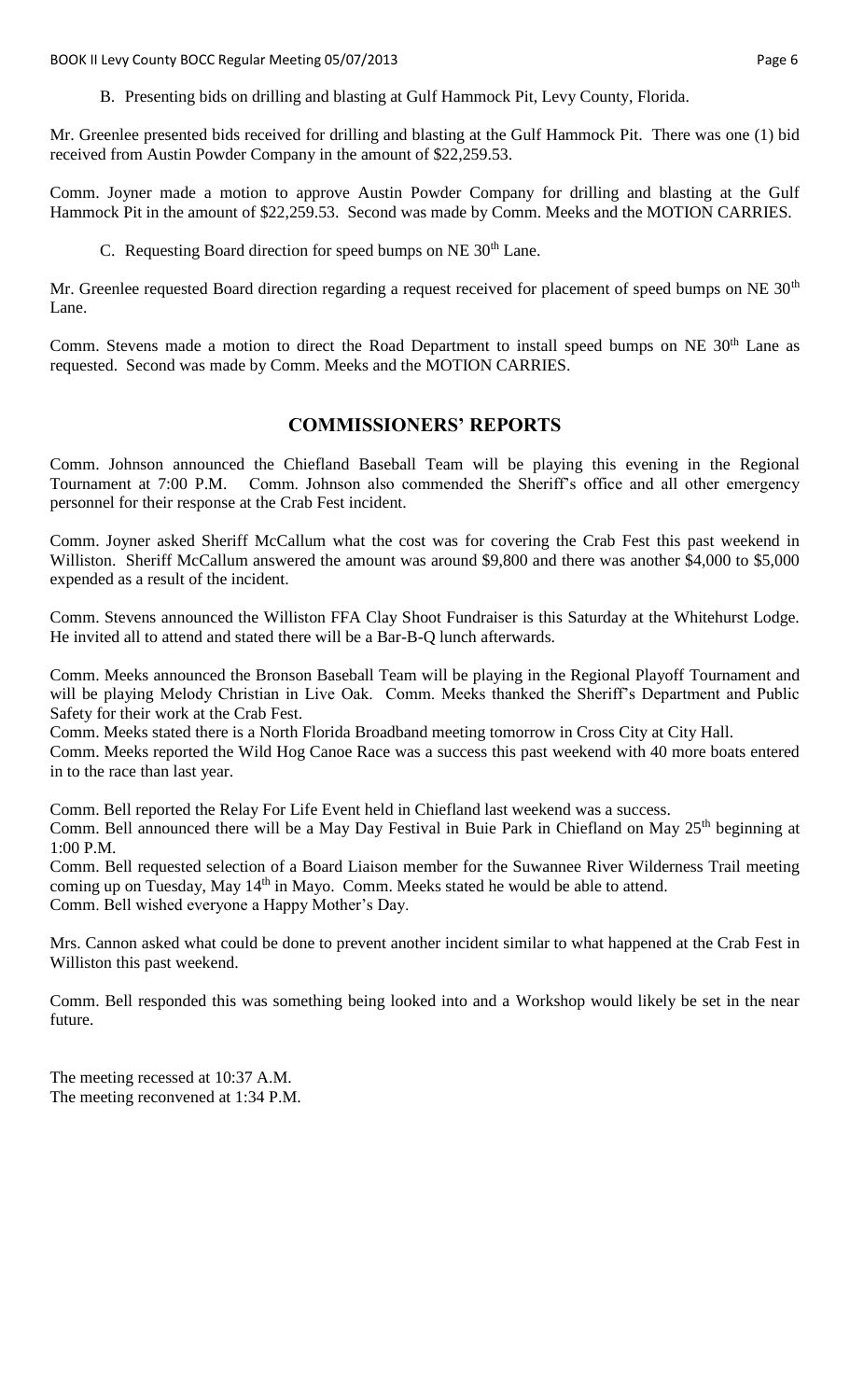# **MEDICAL DIRECTOR INTERVIEWS**

Comm. Bell called the meeting back to order at 1:34 P.M.

The following applicants were interviewed by the Board for Medical Director of Levy County:

- The UF Department of Medicine and Gainesville Emergency Medicine Associates represented by Dr. Karen Laauwe, Dr. Adrian Tyndall, Dr. Christine Van Dillen, and Dr. David Meurer.
- Dr. Michael LoGuidice, Sr. of Emergency Medicine Professional Consultants, LLC.
- Dr. Robert Spindell

The meeting recessed at 2:40 P.M. The meeting reconvened at 2:51 P.M.

Comm. Bell called the meeting back to order at 2:51 P.M.

The Commissioners heard input from the following members of the audience:

Paul Shearer Joe Renaudo

The Commissioners ranked the applicants as follows: (1 as first choice, 2 as second choice and 3 as third choice)

|               | UF Dept. of Medicine | Dr. Michael LoGuidice | Dr. Spindell |
|---------------|----------------------|-----------------------|--------------|
| Comm. Joyner  |                      |                       |              |
| Comm. Meeks   |                      |                       |              |
| Comm. Stevens |                      |                       |              |
| Comm. Johnson |                      |                       |              |
| Comm. Bell    |                      |                       |              |

Comm. Stevens made a motion to accept the consensus of ranking the applicants in the following order:

- 1 UF Department of Medicine
- 2 Dr. Michael LoGuidice
- 3 Dr. Spindell

Second was made by Comm. Meeks and the MOTION CARRIES.

Mr. Knowles stated the next step is for him to discuss cost with them, not to exceed the proposal amount. Mr. Knowles will assist Atty. Brown to finalize the Agreement and bring it to the Board for approval.

The meeting recessed at 3:05 P.M. The meeting reconvened at 6:30 P.M.

## **PUBLIC HEARING**

Comm. Bell called the meeting back to order at 6:30 P.M. for the Public Hearing for Ordinance 2013-04, amending hours of sale, consumption, and service of alcoholic beverages.

Atty. Brown spoke regarding the proposed Ordinance extending hours to sell alcohol from 12:00 A.M. to 2:00 A.M.

Comm. Bell asked if anyone in the audience would like to speak for or against the proposed Ordinance.